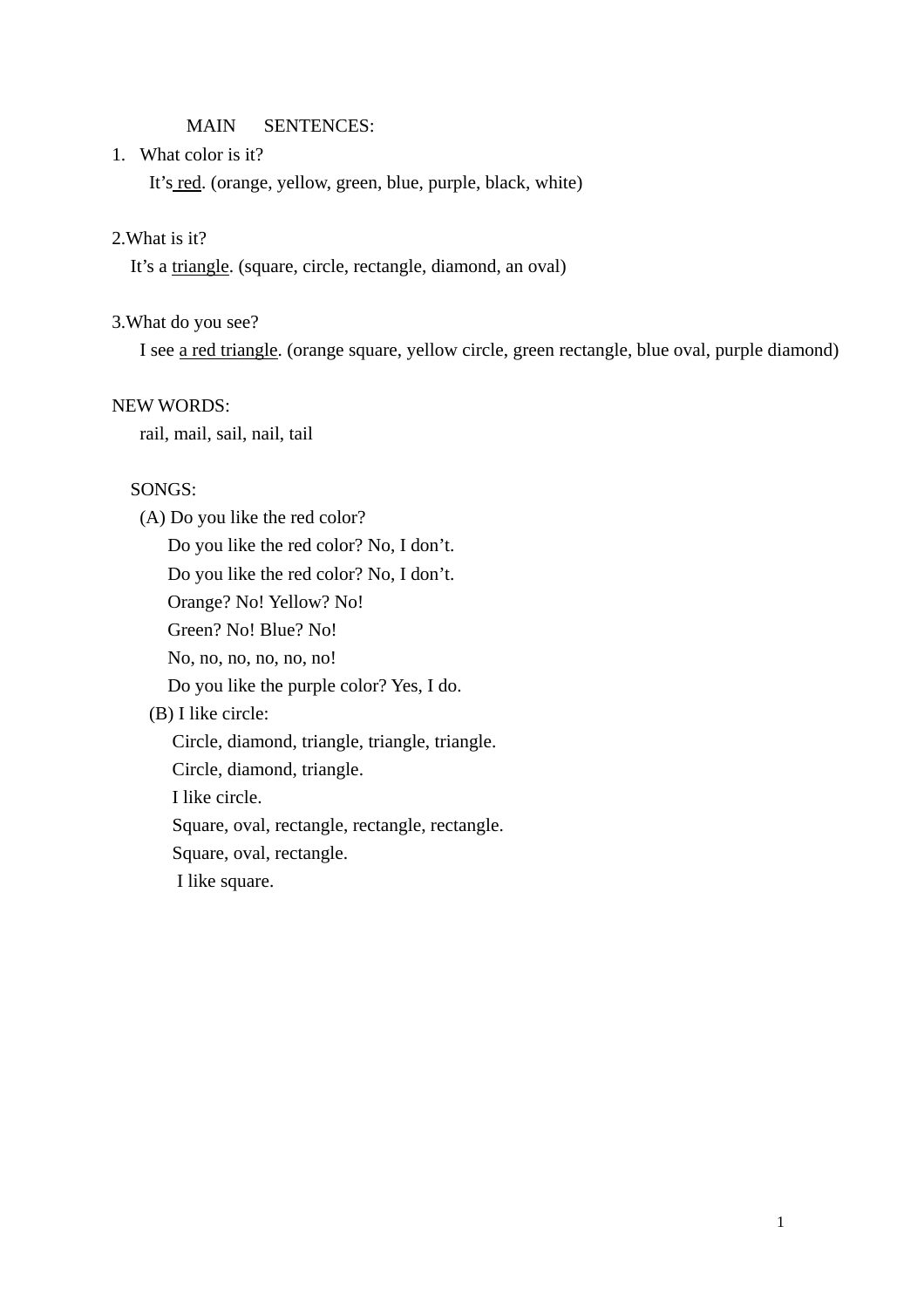# 第二集教材

節目名稱:快樂學英語第二集

教學主題:Colors and Shapes

教學者:路竹國小 洪麗雪老師

# I. Introduction【2 min】

### II. Body【20 min 主題】

Heidi 姐姐: Hi, Nancy, how are you today? Nancy: I'm fine. And you? Heidi 姐姐: I'm fine, too. Nancy: Heidi姐姐, 我剛才好像聽到什麼Colors and Shapes………………… Heidi 姐姐: 沒錯,妳知道怎麼說嗎? Nancy: Sure! 沒問題! Heidi姐姐: Great ! What color is it? Nancy:  $It's red.$ Heidi 姐姐: How to spell? Nancy: r-e-d. Heidi姐姐: Very good. What color is it? Nancy: It's orange. orange o-r-a-n-g-e Heidi姐姐: Good! What color is it? Nancy: It's yellow. yellow y-e-l-l-o-w Heidi姐姐: Very good. What color is it? Nancy: It's green. Green g-r-e-e-n Heidi姐姐: Good job. What color is it? Nancy: It's blue. blue b-l-u-e Heidi姐姐: Good girl ! What color is it? Nancy: It's purple. purple p-u-r-p-l-e Heidi 姐姐: Well done ! Nancy.太厲害了! Nancy : Thank you! Heidi 姐姐: You're welcome! -------------------------------------------------------------------------------------------------------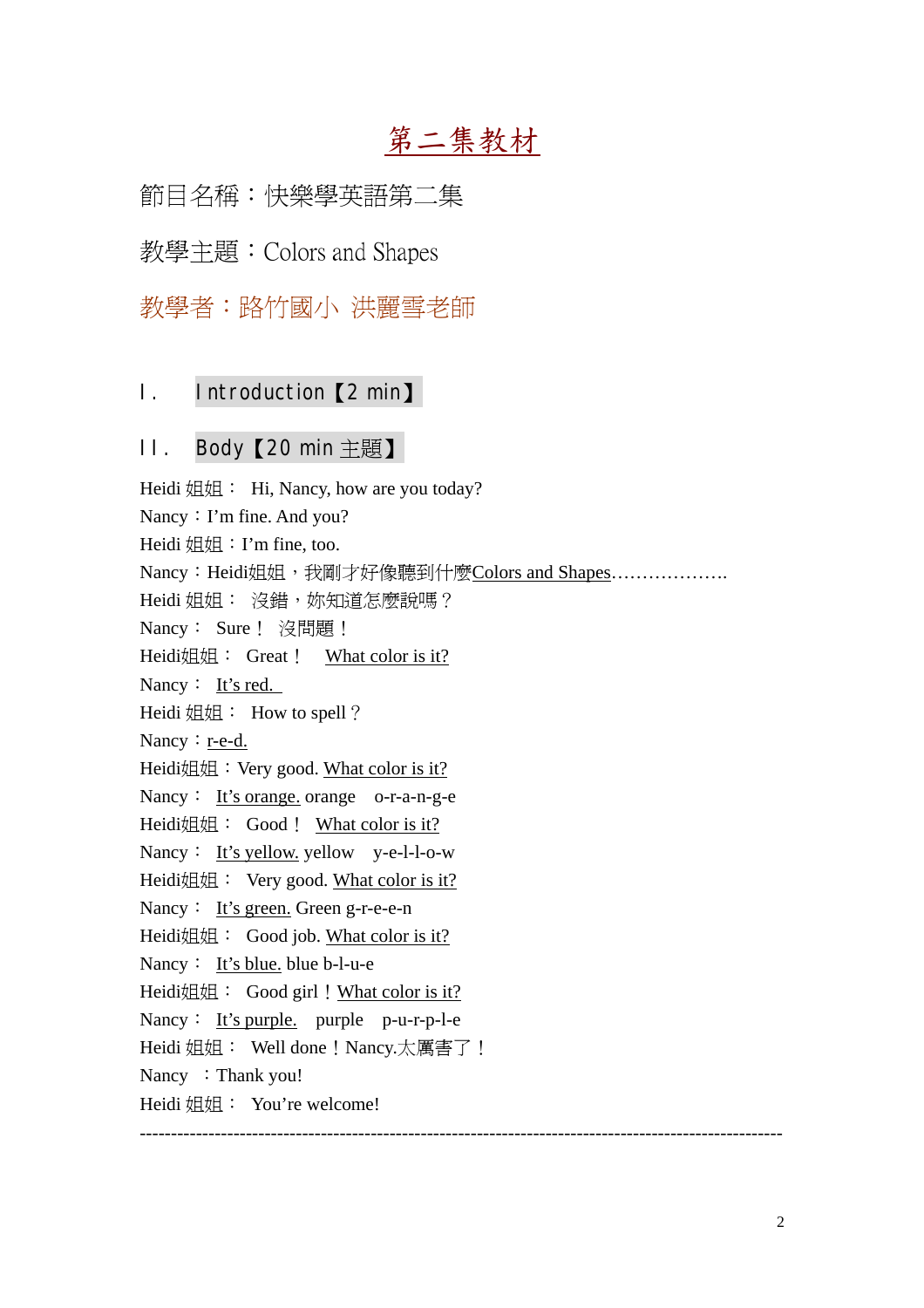- Heidi 姐姐: Charlie, 你今天穿的背心很特別喔!
- Charlie: Yes. It's my favorite one, "rainbow vest", 彩虹背心。
- Heidi  $\frac{d}{dt} \frac{d\mathbf{r}}{dt}$ : It's colorful and I like it, too.
	- Charlie, 我們一起來練習一下下面的會話。
- Do you like the red color?
- Charlie: No, I don't.
- Heidi姐姐: Do you like the orange color?
- Charlie: No, I don't.
- Heidi姐姐: Do you like the blue color?
- Charlie: No, I don't.
- Heidi姐姐: Do you like the purple color?
- Charlie:Yes, I do.
- Heidi姐姐:小朋友,接下來讓我們用剛才學過的單字和句子來唱一首歌! Do you like the red color? 我們先來試一試!請跟我一起唸。
- Heidi姐姐: Do you like the red color? No, I don't.
- Charlie: Do you like the red color? No, I don't.
- Heidi姐姐: Orange? No!
- Charlie: Orange? No!
- Heidi姐姐: Yellow? No!
- Charlie: Yellow? No!
- Heidi姐姐: Green? No!
- Charlie: Green? No!
- Heidi姐姐: Blue? No!
- Charlie: Blue? No!
- Heidi姐姐: No, no, no, no, no, no!
- Charlie: No, no, no, no, no!
- Heidi姐姐: Do you like the purple color? Yes, I do.
- Charlie: Do you like the purple color? Yes, I do.
- Heidi 姐姐: 小朋友, Are you ready? Let's go!

### **Song** 歌曲【**2 min**】**Do you like the red color?**

Do you like the red color? No, I don't. Do you like the red color? No, I don't Orange? No! Yellow? No! Green? No!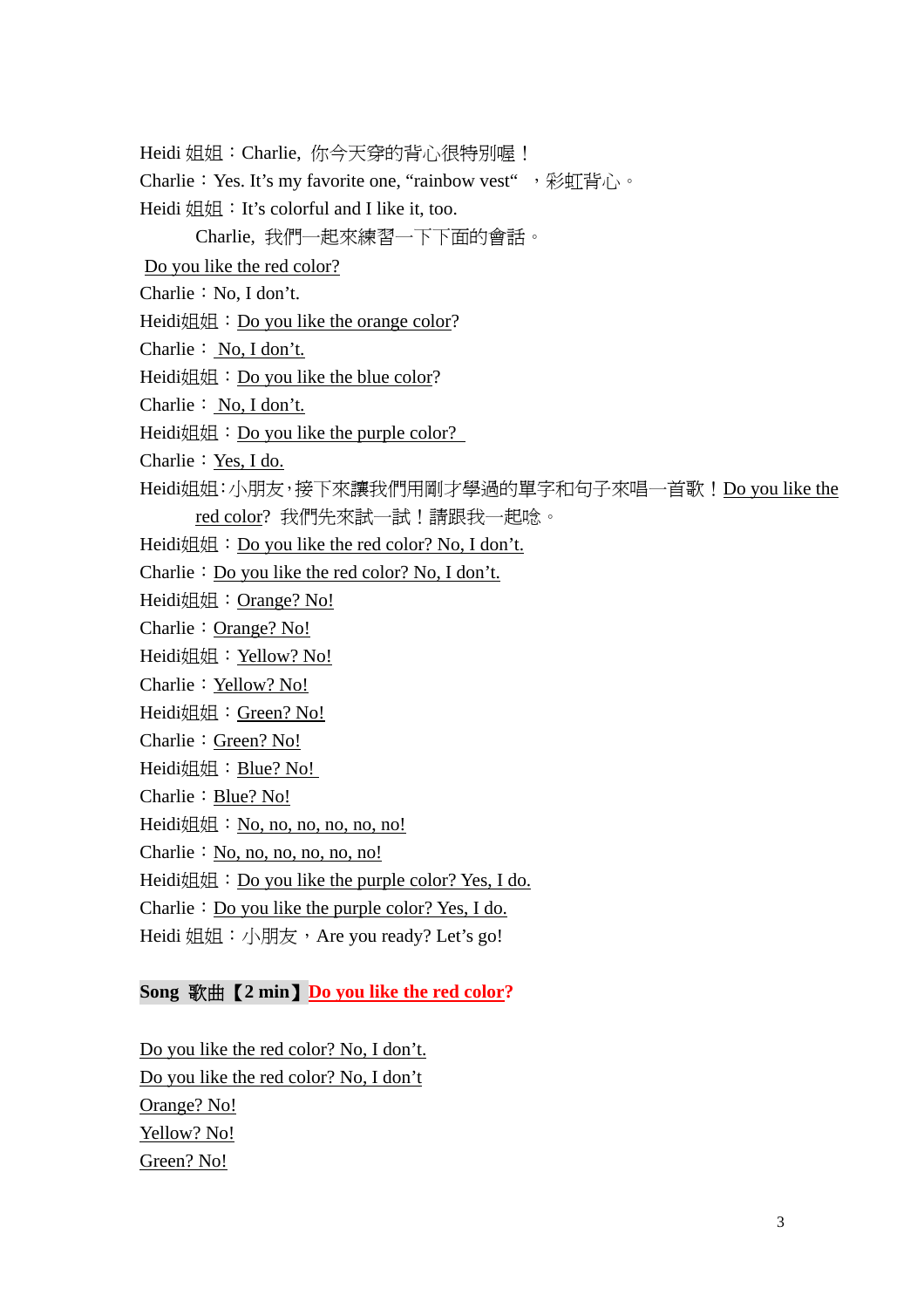Blue? No! No, no, no, no, no, no! Do you like the purple color? Yes, I do.

------------------------------------------------------------------------------------------------------- Heidi 姐姐: 小朋友,這首歌是不是很好聽呢?接下來我們要和 Juna 一起學習用 英語來說形狀。 Heidi 姐姐: What is it, Juna? Juna: It's a triangle. Triangle t-r-i-a-n-g-l-e Heidi 姐姐: Good. What is it? Juna: It's a square. Square s-q-u-a-r-e Heidi  $\frac{1}{2}$  : Very good! What is it? Juna: It's a circle. Circle c-i-r-c-l-e Heidi 姐姐: Great! What is it? Juna: It's a rectangle. rectangle r-e-c-t-a-n-g-l-e Heidi 姐姐: Good girl! What is it? Juna: It's an oval. Oval o-v-a-l Heidi 姐姐: Good, and what is it? Juna: It's a diamond. Diamond d-i-a-m-o-n-d Heidi 姐姐: Terrific, Juna! Juna: Thank you! Heidi 姐姐: Sure! 妳真的很棒! ------------------------------------------------------------------------------------------------------- Heidi 姐姐: 小朋友,接下來我和 Jack 要用剛才學過的單字來玩游戲。最後還要學唱一首 新歌!

Jack: Heidi 姐姐, 你看我利用你教過的六種形狀組合成幾張圖了呢!

Heidi 姐姐:哇!太厲害了!好可愛又有趣! Jack, do you know how to say them in English? Jack : Sorry, I don't know.

Heidi 姐姐:That's okay. 讓我慢慢教你,電視機前的小朋友也一起跟著學喔!

rail鐵軌

Jack  $:$  rail

Heidi姐姐: r-a-i-l rail

Jack: r-a-i-l rail

Heidi姐姐: Good, Jack. 下一個是 mail寄信 mail

Jack : mail

Heidi姐姐: m-a-i-l mail

Jack: m-a-i-l mail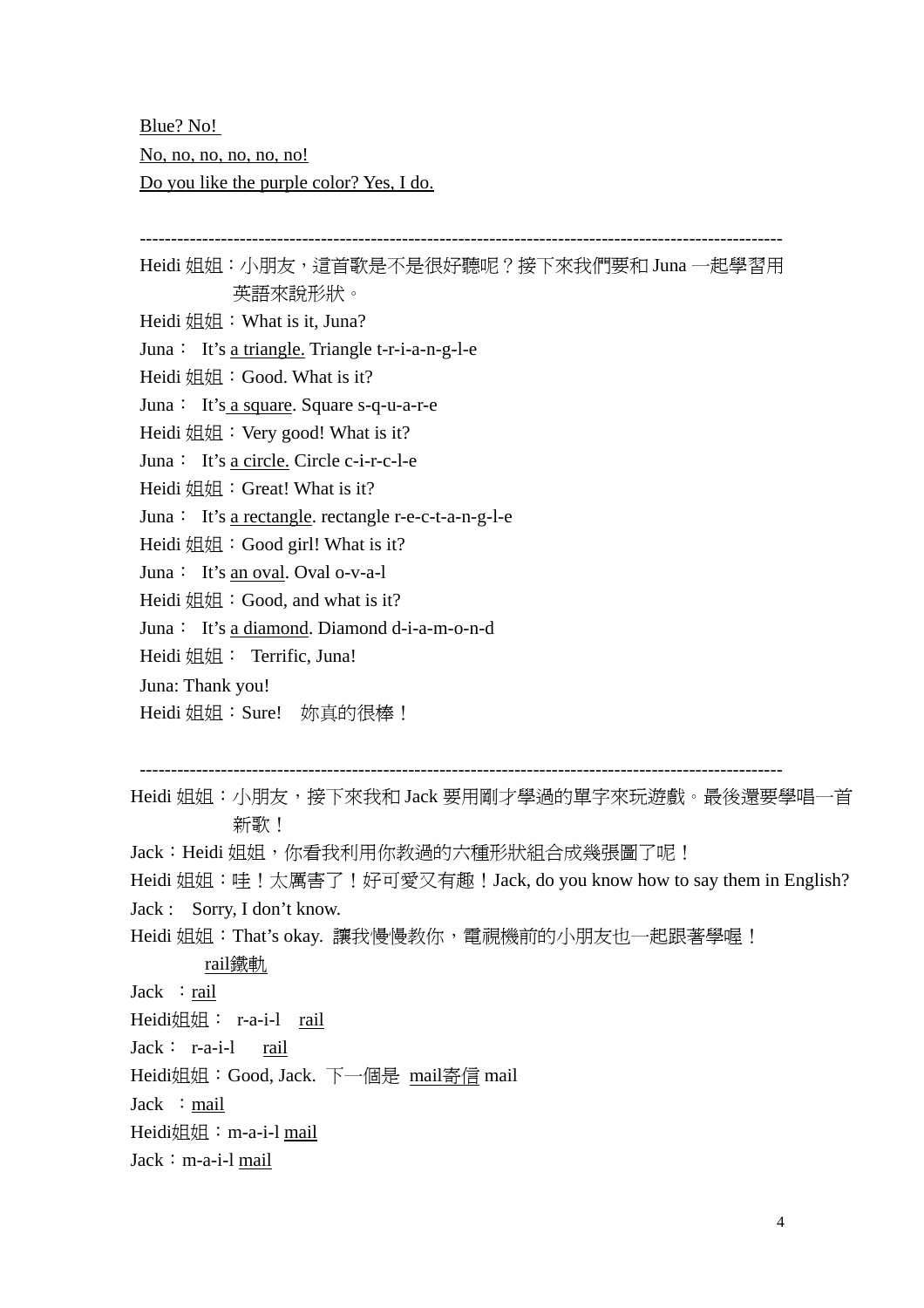Heidi姐姐: 下一個是sail 航行sail、sailboat帆船, sailboat Jack : sail, sailboat Heidi姐姐: sail sail, s-a-i-l Jack: sail sail, s-a-i-l Heidi姐姐: sailboat, s-a-i-l-b-o-a-t Jack: sailboat, s-a-i-l-b-o-a-t Heidi姐姐: Very good! 下一個是nail鐵釘 nail Jack : nail Heidi姐姐: n-a-i-l nail Jack: n-a-i-l nail Heidi姐姐: Good job ! 下一個是tail 尾巴 t-a-i-l The rabbit's short looks like a circle., tail Jack: tail Heidi姐姐: t-a-i-l tail Jack: t-a-i-l tail Heidi姐姐: Very good! 下一個是tail 尾巴 t-a-i-l The dog's long looks like a triangle. tail Jack: tail Heidi姐姐: Well done ! 下一個也是tail 尾巴 t-a-i-l The cat's longer looks like a triangle too. tail Jack : tail Heidi姐姐:Good boy!小朋友當你們看到 "-ail"時,要記得唸 "/ el / "。來,複習一下! r-a-i-l rail rail m-a-i-l mail mail s-a-i-l sail sail n-a-i-l nail nail t-a-i-l tail tail -------------------------------------------------------------------------------------------------------

Heidi 姐姐: 小朋友,明白了嗎?最後我們還要來學唱一首新歌! I like circle: Are you ready? Let's go!

### **Song** 歌曲【**2 min**】 I like circle

Circle, diamond, triangle, triangle, triangle. Circle, diamond, triangle. I like circle. Square, oval, rectangle, rectangle, rectangle. Square, oval, rectangle.